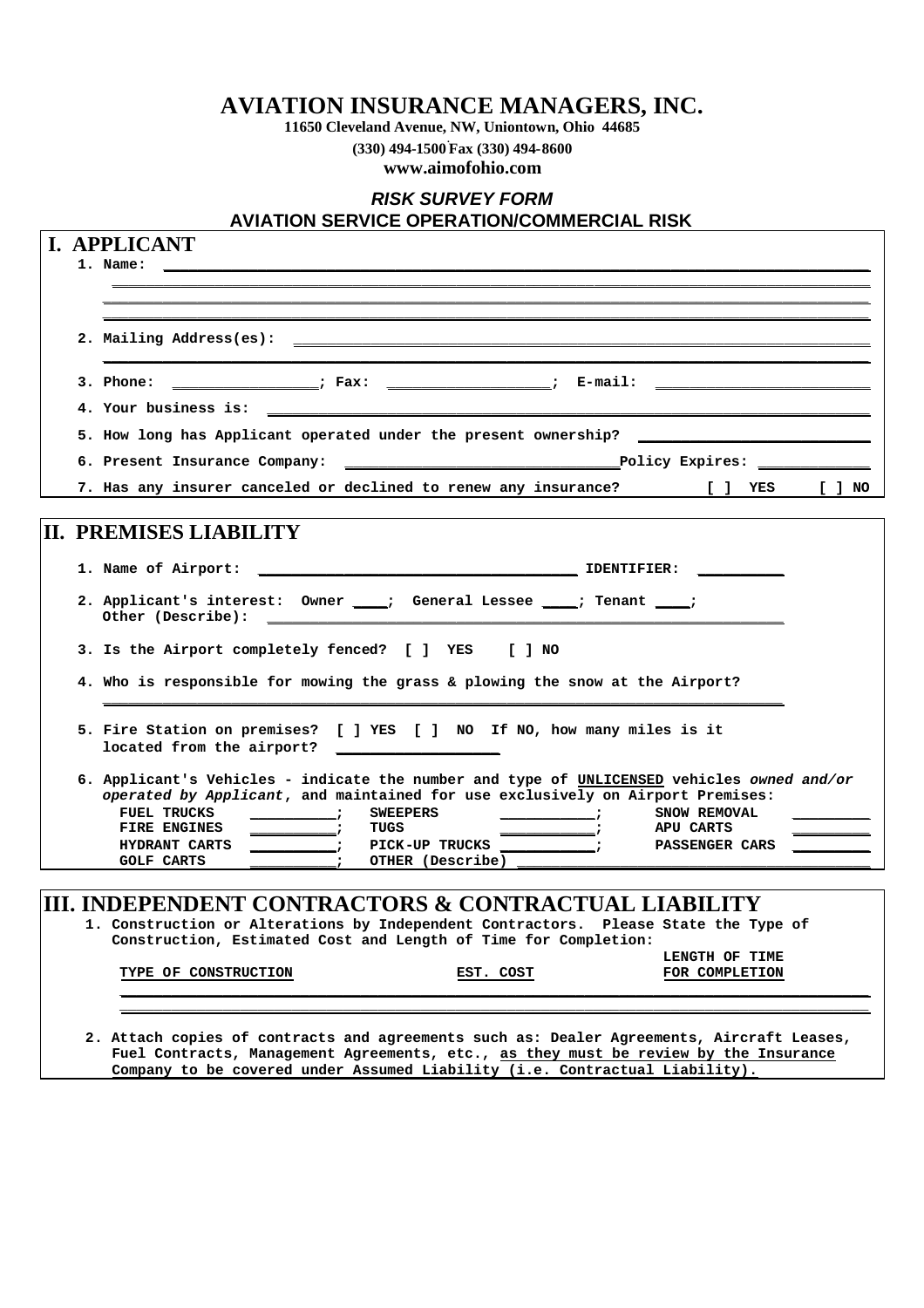|  |                                                                                                                                                                                                                                | IV. GROUND HANGARKEEPERS LEGAL LIABILITY                                                                                                                                          |
|--|--------------------------------------------------------------------------------------------------------------------------------------------------------------------------------------------------------------------------------|-----------------------------------------------------------------------------------------------------------------------------------------------------------------------------------|
|  |                                                                                                                                                                                                                                | 1. Does the Applicant Own or Lease any Building(s) in which Non-Owned Aircraft (i.e.                                                                                              |
|  |                                                                                                                                                                                                                                | Aircraft NOT Owned or Leased by the Applicant) will be stored or hangared? ______                                                                                                 |
|  | If so, please provide the following information:                                                                                                                                                                               |                                                                                                                                                                                   |
|  | A. Is it a Group or T-Hangar (s): ____________                                                                                                                                                                                 |                                                                                                                                                                                   |
|  |                                                                                                                                                                                                                                |                                                                                                                                                                                   |
|  |                                                                                                                                                                                                                                |                                                                                                                                                                                   |
|  |                                                                                                                                                                                                                                |                                                                                                                                                                                   |
|  |                                                                                                                                                                                                                                | D. Average Number of Non-Owned Aircraft Regularly Stored in each Hangar: ____________                                                                                             |
|  | If so, please answer the following questions:                                                                                                                                                                                  | 2. Does Applicant Taxi, Tow or Move Aircraft of Others, which are NOT Owned or Leased by<br>the Applicant but are regularly in the Applicant's care, custody and/or control? ____ |
|  | B. Average Value of Any One Aircraft: \$                                                                                                                                                                                       |                                                                                                                                                                                   |
|  |                                                                                                                                                                                                                                |                                                                                                                                                                                   |
|  | V. NON-OWNERSHIP AIRCRAFT LIABILITY                                                                                                                                                                                            | Does the Applicant Operate and NON-OWNED Aircraft IN-FLIGHT?______. If so, please provide                                                                                         |
|  |                                                                                                                                                                                                                                | the Estimated Annual Hours of Use in Each of the following categories:                                                                                                            |
|  | <b>CATEGORY</b>                                                                                                                                                                                                                | NUMBER ANNUAL HOURS<br>EXAMPLE OF TYPICAL AIRCRAFT FLOWN                                                                                                                          |
|  | A. Flight Instruction                                                                                                                                                                                                          |                                                                                                                                                                                   |
|  | <b>B. Sales Demonstration</b>                                                                                                                                                                                                  |                                                                                                                                                                                   |
|  | C. Pilot Service                                                                                                                                                                                                               |                                                                                                                                                                                   |
|  | D. Maintenance Test Flights                                                                                                                                                                                                    | <u> 2000 - Jan James James Barnett, martin de la partide de la partide de la partide de la partide de la partide d</u>                                                            |
|  | E. Ferry Flights                                                                                                                                                                                                               |                                                                                                                                                                                   |
|  | F. Pick-Up and Delivery                                                                                                                                                                                                        |                                                                                                                                                                                   |
|  | G. Charter Referrals                                                                                                                                                                                                           |                                                                                                                                                                                   |
|  | H. Other (Explain)                                                                                                                                                                                                             |                                                                                                                                                                                   |
|  |                                                                                                                                                                                                                                | I. Maximum Seating Configuration of the largest Non-Owned Aircraft Flown: ______                                                                                                  |
|  | desired? The contract of the contract of the contract of the contract of the contract of the contract of the contract of the contract of the contract of the contract of the contract of the contract of the contract of the c | J. Is Non-Ownership Physical Damage Coverage Requested? ________; If so, what limit is                                                                                            |
|  |                                                                                                                                                                                                                                |                                                                                                                                                                                   |
|  |                                                                                                                                                                                                                                |                                                                                                                                                                                   |
|  | TYPES OF AIRCRAFT TO BE COVERED:                                                                                                                                                                                               |                                                                                                                                                                                   |
|  |                                                                                                                                                                                                                                |                                                                                                                                                                                   |

## **VI. GENERAL INFORMATION**

|                |  |  |  |  | 1. Provide the following information for the Director of Flight Operations/Chief Pilot: |  |
|----------------|--|--|--|--|-----------------------------------------------------------------------------------------|--|
| A. Name & Age: |  |  |  |  |                                                                                         |  |

- **B. Number of Years with Applicant: \_\_\_\_\_\_\_\_\_\_\_\_\_\_\_\_\_\_\_\_\_\_\_\_\_\_\_\_\_\_\_\_\_\_\_\_\_\_\_\_\_\_\_\_\_\_\_\_\_\_\_**
- **C. Certificates & Ratings: \_\_\_\_\_\_\_\_\_\_\_\_\_\_\_\_\_\_\_\_\_\_\_\_\_\_\_\_\_\_\_\_\_\_\_\_\_\_\_\_\_\_\_\_\_\_\_\_\_\_\_\_\_\_\_\_\_\_\_**

| D. Total Logged Hours: |
|------------------------|
|------------------------|

| ANY PILOT OPERATING ANY AIRCRAFT IN FLIGHT MUST BE SPECIFICALLY APPROVED BY THE         |
|-----------------------------------------------------------------------------------------|
| UNDERWRITER AND SUBMIT A PILOT HISTORY FORM OR MEET THE "QUALIFIED OPEN"                |
| PILOT CLAUSE" (if applicable)                                                           |
| ANY APPROVED PILOT. WHETHER OR NOT SPECIFICALLY NAMED. MUST POSSESS A CURRENT AND VALID |
| FAA MEDICAL CERTIFICATE AND BIENNIAL FLIGHT REVIEW. IF REQUIRED AND MEET THE INSURANCE  |
| <b>COMPANY REQUIREMENTS.</b>                                                            |
|                                                                                         |

**2. Number of employed pilots: Full Time \_\_\_\_\_\_\_\_\_\_\_\_\_\_\_\_\_\_\_ Part Time \_\_\_\_\_\_\_\_\_\_\_\_\_\_\_\_\_\_\_** Other (Explain) **\_** 

*Please have each employee &/or pilot hired by the Insured and/or Owner/Lessor pilot fully complete & sign a Pilot History Form.*

**\_\_\_\_\_\_\_\_\_\_\_\_\_\_\_\_\_\_\_\_\_\_\_\_\_\_\_\_\_\_\_\_\_\_\_\_\_\_\_\_\_\_\_\_\_\_\_\_\_\_\_\_\_\_\_\_\_\_\_\_\_\_\_\_\_\_\_\_\_\_\_\_\_\_\_\_\_\_\_\_\_\_\_\_\_\_\_\_**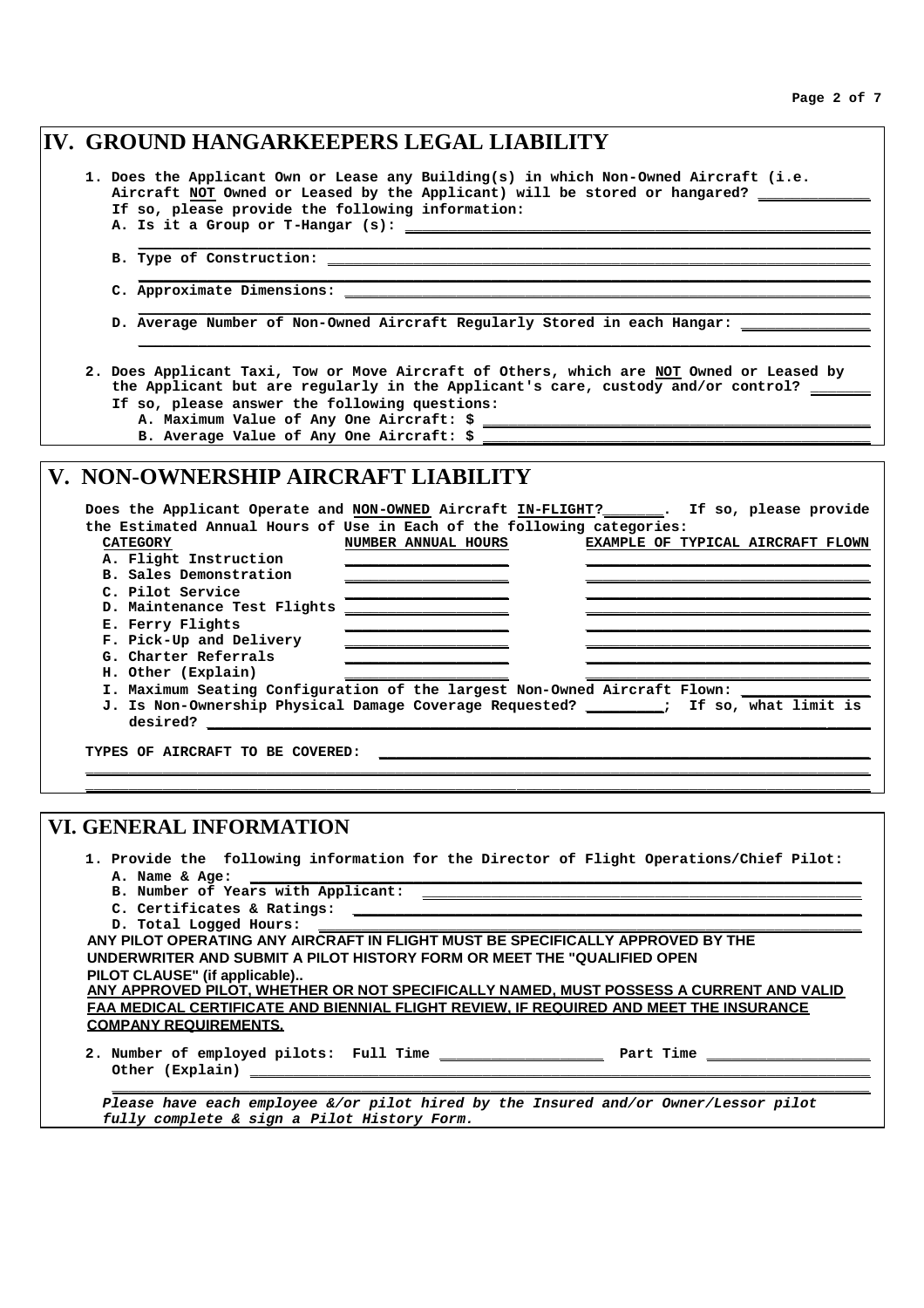| VII. PRODUCTS & COMPLETED OPERATIONS LIABILITY                                                                                                                                                                                                                                                                                                                                                                |       |                                          |                                                                                                                                                                                                                                                                                                                     |                          |  |  |  |  |  |
|---------------------------------------------------------------------------------------------------------------------------------------------------------------------------------------------------------------------------------------------------------------------------------------------------------------------------------------------------------------------------------------------------------------|-------|------------------------------------------|---------------------------------------------------------------------------------------------------------------------------------------------------------------------------------------------------------------------------------------------------------------------------------------------------------------------|--------------------------|--|--|--|--|--|
| NOTE: MAJOR ENGINE OR PROPELLER OVERHAULS PERFORMED BY THE NAMED INSURED ARE EXCLUDED<br>UNLESS A SEPARATE DOLLAR AMOUNT OF GROSS RECEIPTS IS STATED.                                                                                                                                                                                                                                                         |       |                                          |                                                                                                                                                                                                                                                                                                                     |                          |  |  |  |  |  |
| NOTE: PRODUCTS AND COMPLETED OPERATIONS DOES NOT COVER DAMAGES TO THE PRODUCT(S) ITSELF<br>&/OR FAULTY WORKMANSHIP &/OR LOSS OF SERVICES/LABOR PERFORMED.                                                                                                                                                                                                                                                     |       |                                          |                                                                                                                                                                                                                                                                                                                     |                          |  |  |  |  |  |
| NOTE: IN ORDER FOR PRODUCTS AND COMPLETED OPERATIONS LIABILITY TO RESPOND TO A CLAIM THERE<br>MUST BE AN OCCURRENCE, WHICH IS DEFINED AS AN "ACCIDENT".                                                                                                                                                                                                                                                       |       |                                          |                                                                                                                                                                                                                                                                                                                     |                          |  |  |  |  |  |
| <b>Gross Receipts for the preceding and coming 12 months:</b>                                                                                                                                                                                                                                                                                                                                                 |       |                                          |                                                                                                                                                                                                                                                                                                                     |                          |  |  |  |  |  |
| PREVIOUS 12 MONTHS<br><b>ESTIMATED</b>                                                                                                                                                                                                                                                                                                                                                                        |       |                                          |                                                                                                                                                                                                                                                                                                                     |                          |  |  |  |  |  |
|                                                                                                                                                                                                                                                                                                                                                                                                               |       | <b>PROJECTED</b>                         | <b>ACTUAL</b>                                                                                                                                                                                                                                                                                                       | NEXT 12<br><b>MONTHS</b> |  |  |  |  |  |
| A. FUEL & LUBRICANTS:<br>(1) Airline - Fuel owned by Applicant<br>and Pumped for the Airlines:<br>(2) Airline - Fuel owned by the Airlines and<br>Pumped by the Applicant for a fee:<br>(3) General Aviation AVGAS:<br>(4) General Aviation Jet Fuel:<br>(5) Military:<br>(6) Oil Sales (other than for repairs/service):<br>(7) Fuel Flowage Fees (fuel owned or pumped by<br>someone other than Applicant): | \$___ | \$_<br>\$_<br>\$<br>\$                   | $\mathsf{S}$ , and the set of $\mathsf{S}$                                                                                                                                                                                                                                                                          |                          |  |  |  |  |  |
| B. AIRCRAFT REPAIRS & SERVICE (Including Labor &<br>Parts Installed &/or Serviced):<br>1) Fixed Wing Aircraft (EXcluding Experimental                                                                                                                                                                                                                                                                         |       |                                          |                                                                                                                                                                                                                                                                                                                     |                          |  |  |  |  |  |
| Category Aircraft):<br>2) Experimental Aircraft (EXcluding "Builder-<br>assist" services):<br>3) "Builder Assist" services for Experimental                                                                                                                                                                                                                                                                   |       | \$                                       |                                                                                                                                                                                                                                                                                                                     |                          |  |  |  |  |  |
| Aircraft:<br>4) Rotor Wing Aircraft:<br>5) Sheet Metal Repairs and/or Service:<br>6) Engine Rebuilds/Overhauls performed<br>by Applicant:                                                                                                                                                                                                                                                                     |       | \$__<br>\$__                             | $\sim$                                                                                                                                                                                                                                                                                                              |                          |  |  |  |  |  |
| 7) Major Propeller overhauls:                                                                                                                                                                                                                                                                                                                                                                                 |       |                                          |                                                                                                                                                                                                                                                                                                                     |                          |  |  |  |  |  |
| C. AIRCRAFT PARTS SOLD, BUT NOT INSTALLED AND/OR<br>SERVICED BY APPLICANT:                                                                                                                                                                                                                                                                                                                                    | \$_   | \$_                                      |                                                                                                                                                                                                                                                                                                                     |                          |  |  |  |  |  |
| D. AVIONICS REPAIR & SERVICE (Including Labor and<br>Parts Installed &/or Serviced):                                                                                                                                                                                                                                                                                                                          |       | $\mathsf{S}$ and the set of $\mathsf{S}$ | $\frac{1}{2}$ $\frac{1}{2}$ $\frac{1}{2}$ $\frac{1}{2}$ $\frac{1}{2}$ $\frac{1}{2}$ $\frac{1}{2}$ $\frac{1}{2}$ $\frac{1}{2}$ $\frac{1}{2}$ $\frac{1}{2}$ $\frac{1}{2}$ $\frac{1}{2}$ $\frac{1}{2}$ $\frac{1}{2}$ $\frac{1}{2}$ $\frac{1}{2}$ $\frac{1}{2}$ $\frac{1}{2}$ $\frac{1}{2}$ $\frac{1}{2}$ $\frac{1}{2}$ |                          |  |  |  |  |  |
| E. AVIONICS PARTS SOLD BUT NOT INSTALLED AND/OR<br>SERVICED BY APPLICANT:                                                                                                                                                                                                                                                                                                                                     |       | $\mathsf{S}$ , where $\mathsf{S}$        |                                                                                                                                                                                                                                                                                                                     |                          |  |  |  |  |  |
| F. AIRCRAFT PAINTING (not incidental to repairs):                                                                                                                                                                                                                                                                                                                                                             |       | $\mathbf{s}$ , where $\mathbf{s}$        | $\frac{1}{2}$                                                                                                                                                                                                                                                                                                       | $\frac{1}{2}$            |  |  |  |  |  |
| G. AIRCRAFT INTERIORS:                                                                                                                                                                                                                                                                                                                                                                                        |       | \$__                                     |                                                                                                                                                                                                                                                                                                                     | $\frac{1}{2}$            |  |  |  |  |  |
| H. RESTAURANTS/VENDING MACHINES/CATERING:                                                                                                                                                                                                                                                                                                                                                                     |       |                                          | $\ddot{\mathbf{s}}$ , and the set of $\ddot{\mathbf{s}}$                                                                                                                                                                                                                                                            | $\frac{1}{2}$            |  |  |  |  |  |
| I. USED AIRCRAFT SALES:                                                                                                                                                                                                                                                                                                                                                                                       |       | $\mathfrak{s}$ , where $\mathfrak{s}$    | $\mathbf{\dot{s}}$ and the set of $\mathbf{\dot{s}}$                                                                                                                                                                                                                                                                | $\frac{1}{2}$            |  |  |  |  |  |
| <b>J. NEW AIRCRAFT SALES:</b>                                                                                                                                                                                                                                                                                                                                                                                 |       |                                          | $\mathbf{s}$ , where $\mathbf{s}$                                                                                                                                                                                                                                                                                   | $\frac{1}{2}$            |  |  |  |  |  |
| K. OTHER - Please indicate all other activities (aircraft modifications, STC's, etc.)<br>and indicate receipts for each:                                                                                                                                                                                                                                                                                      |       |                                          |                                                                                                                                                                                                                                                                                                                     |                          |  |  |  |  |  |
| $\begin{tabular}{c} 1) \end{tabular}$                                                                                                                                                                                                                                                                                                                                                                         |       | $\frac{1}{2}$                            | $\frac{1}{2}$                                                                                                                                                                                                                                                                                                       |                          |  |  |  |  |  |
|                                                                                                                                                                                                                                                                                                                                                                                                               |       |                                          |                                                                                                                                                                                                                                                                                                                     | $\frac{1}{2}$            |  |  |  |  |  |
|                                                                                                                                                                                                                                                                                                                                                                                                               |       |                                          |                                                                                                                                                                                                                                                                                                                     |                          |  |  |  |  |  |

**4) \_\_\_\_\_\_\_\_\_\_\_\_\_\_\_\_\_\_\_\_\_\_\_\_\_\_\_\_\_\_\_\_\_\_\_\_\_\_\_\_\_\_\_\_\_ \$\_\_\_\_\_\_\_\_\_\_ \$\_\_\_\_\_\_\_\_\_\_ \$\_\_\_\_\_\_\_\_\_\_**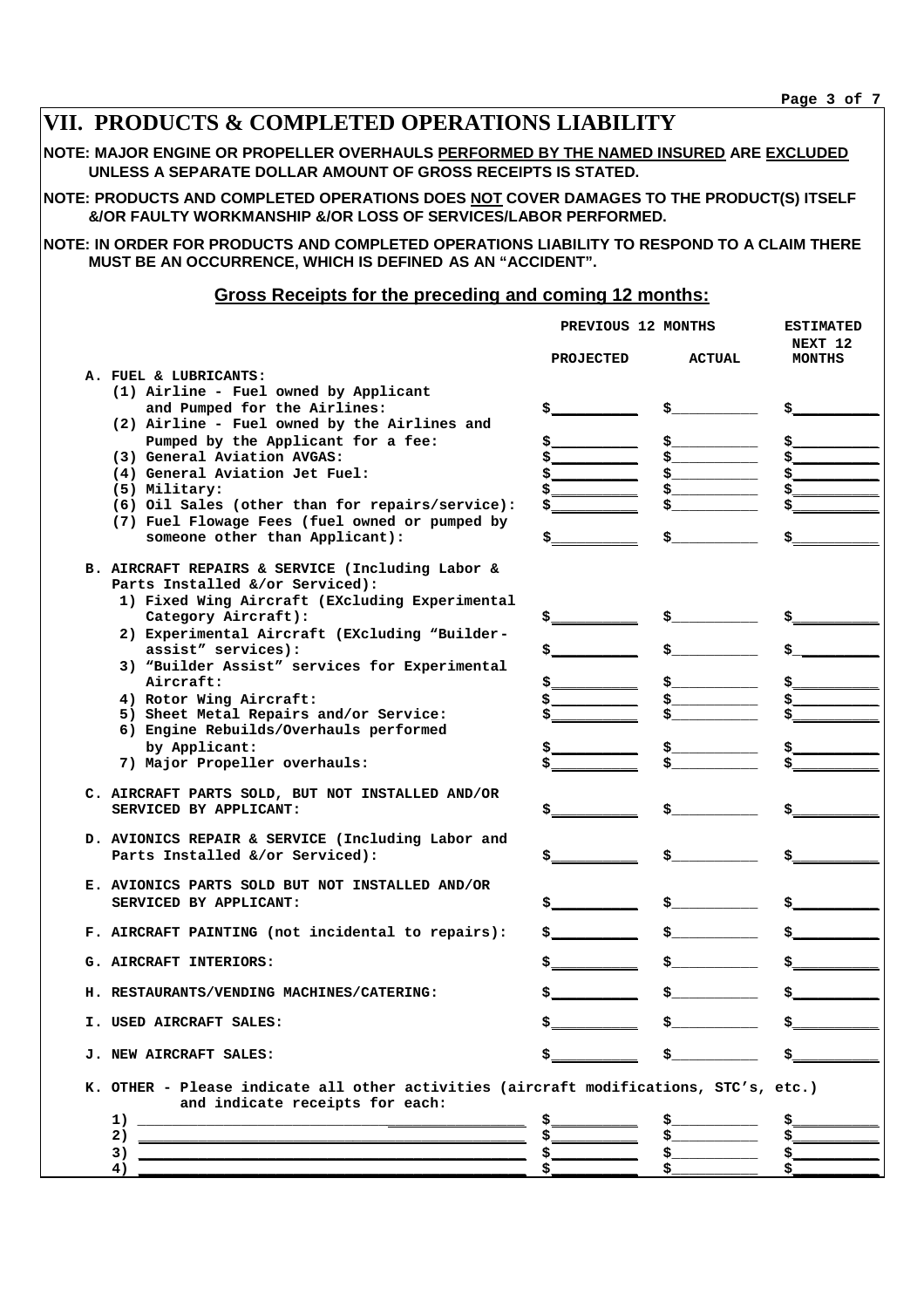|             | <b>VIII. LOSS INFORMATION</b>                 |                 |                    |                                                                                |
|-------------|-----------------------------------------------|-----------------|--------------------|--------------------------------------------------------------------------------|
|             | 1. Describe all Aircraft related Losses:      |                 |                    |                                                                                |
|             |                                               |                 |                    | AMOUNT OF LOSS                                                                 |
| <b>DATE</b> | <b>AIRCRAFT</b>                               | <b>LOCATION</b> | <b>DESCRIPTION</b> | LIABILITY<br>HULL                                                              |
|             |                                               |                 |                    |                                                                                |
|             |                                               |                 |                    |                                                                                |
|             |                                               |                 |                    |                                                                                |
|             |                                               |                 |                    |                                                                                |
|             |                                               |                 |                    |                                                                                |
|             |                                               |                 |                    |                                                                                |
|             |                                               |                 |                    |                                                                                |
|             |                                               |                 |                    |                                                                                |
|             | Hangarkeepers, Independent Contractors, etc.: |                 |                    | 2. Describe all other Losses such as Premises, Products, Completed Operations, |
|             |                                               |                 |                    | AMOUNT OF LOSS                                                                 |
| <b>DATE</b> | <b>AIRCRAFT</b>                               | <b>LOCATION</b> | <b>DESCRIPTION</b> | LIABILITY<br>HULL                                                              |
|             |                                               |                 |                    |                                                                                |
|             |                                               |                 |                    |                                                                                |
|             |                                               |                 |                    |                                                                                |
|             |                                               |                 |                    |                                                                                |
|             |                                               |                 |                    |                                                                                |
|             |                                               |                 |                    |                                                                                |
|             |                                               |                 |                    |                                                                                |
|             |                                               |                 |                    |                                                                                |

# IX. ADDITIONAL INSUREDS

List below any individuals, or entities, requiring to be included as Additional Insureds under the Aircraft &/or Airport Policies: (i.e. Owner/Lessor(s), Lessee(s), Fuel Companies, Airports, Special Customers, etc.):

NAME & ADDRESS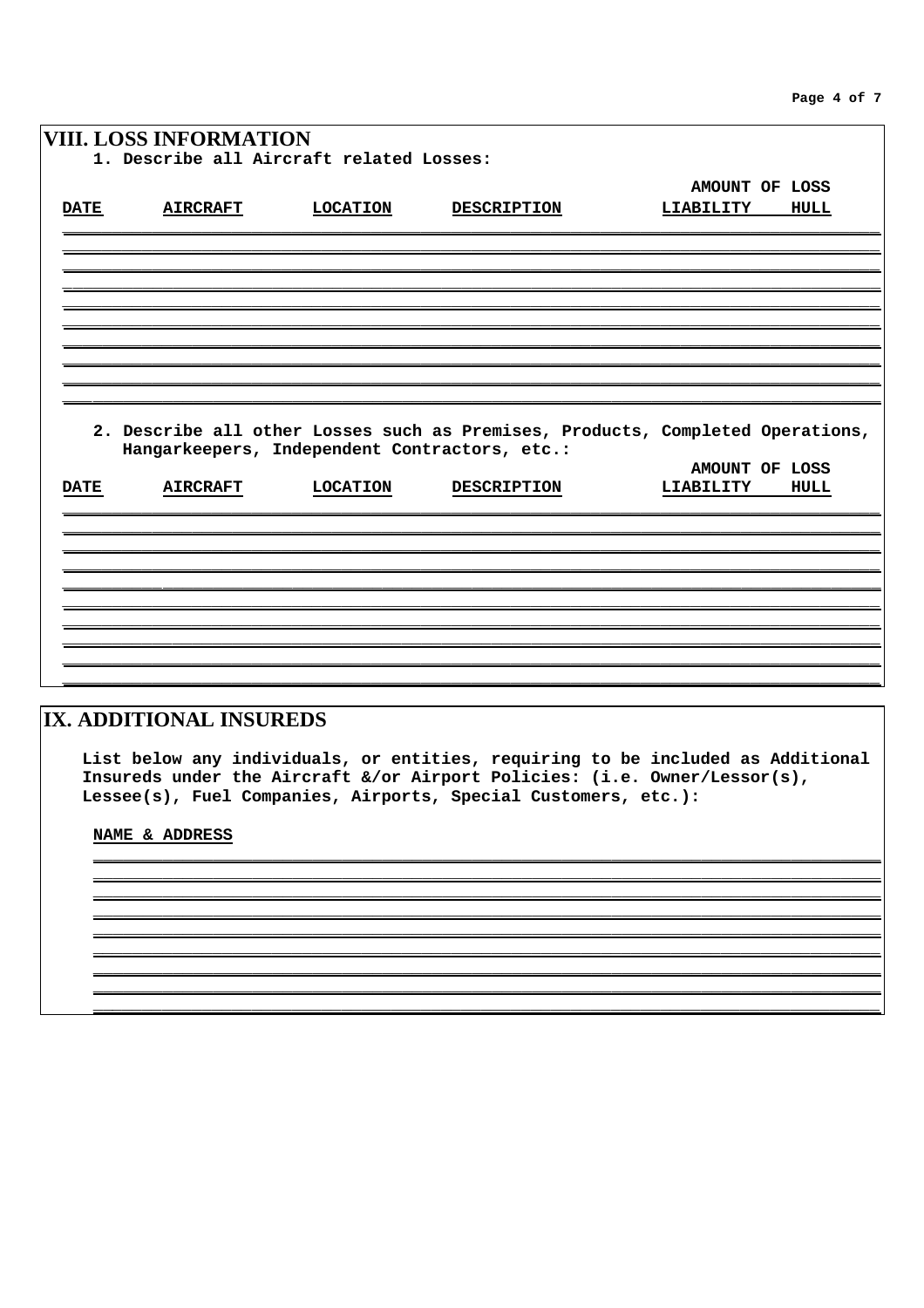| X. COVERAGES REQUESTED:                                                                                                                                   |                        |      |                                      |
|-----------------------------------------------------------------------------------------------------------------------------------------------------------|------------------------|------|--------------------------------------|
| A. Owned &/or Leased Aircraft<br>Combined Single Limit Bodily<br>Injury & Property Damage<br>Liability Including<br>Passengers:                           | \$                     |      | Each Occurrence                      |
|                                                                                                                                                           |                        |      |                                      |
| B. Owned &/or Leased Aircraft<br>Combined Single Limit Bodily<br>Injury & Property Damage<br>Liability Including Limited<br>Passenger Bodily Injury       |                        |      |                                      |
| Liability:                                                                                                                                                | \$                     |      | Each Occurrence                      |
| WITH PASSENGERS LIMITED TO:                                                                                                                               | \$                     |      | Each Person                          |
| C. * Student/Renter Pilot<br>Liability (Permissive User)<br>cluding Passengers:<br>* (PART OF & NOT IN ADDITION TO THE OVERALL LIMITS PROVIDED.)          | \$                     |      | Each Occurrence                      |
| D. Aircraft Medical Payments,                                                                                                                             |                        |      |                                      |
| cluding Crew:                                                                                                                                             | \$                     |      | Each Passenger                       |
| E. Premises Liability:<br>*Amended to include liability arising from the ownership, use or operation of<br>'Mobile Equipment' while on airport property.* | <b>Each Occurrence</b> |      |                                      |
| F. Completed Operations &<br>Products Liability:                                                                                                          | \$                     |      | Each Occurrence/<br>Annual Aggregate |
| G. Ground Hangarkeepers Legal                                                                                                                             | \$                     |      | Each Aircraft/                       |
| Liability:                                                                                                                                                | \$                     |      | Each Occurrence                      |
| Deductible:                                                                                                                                               | \$                     | Each |                                      |
| H. Premises Medical Payments:                                                                                                                             | \$                     |      | Each Person                          |
| I. Fire Legal Liability:                                                                                                                                  | \$                     |      |                                      |
| J. Other Coverages Requested:                                                                                                                             |                        |      |                                      |
|                                                                                                                                                           |                        |      |                                      |
|                                                                                                                                                           |                        |      |                                      |
|                                                                                                                                                           |                        |      |                                      |
|                                                                                                                                                           |                        |      |                                      |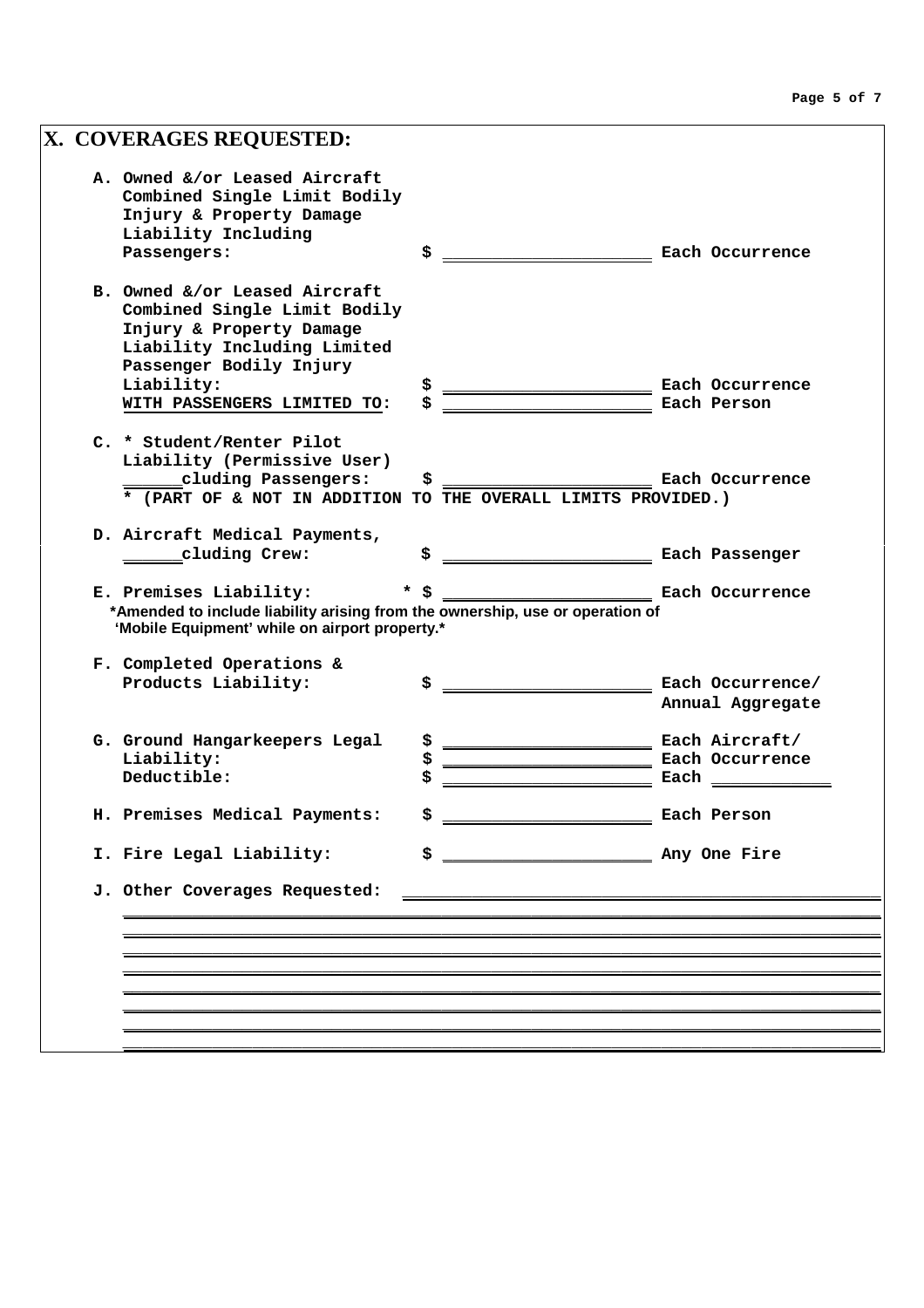# XI. SCHEDULE OF AIRCRAFT LIENHOLDERS/LESSORS MAKE & **FAA TOTAL AIRCRAFT PURPOSE** NAME & ADDRESS LIEN YR. **MODEL** NO. **SEATS VALUE** OF USE **AMOUNT** STATE ALL APPLICABLE USES FOR EACH AIRCRAFT USING THE CHART BELOW: (1) PLEASURE & BUSINESS; (2) PILOT SERVICE FOR OWNER/LESSOR; (3) RENTAL/INSTRUCTION; (4) FAR 135 (PASSENGER/CARGO); (5) FAR 135 (CARGO ONLY); (6) SLUNG CARGO; (7) SIGHTSEEING; (8) SALES DEMONSTRATION; (9) BANNER TOWING; (10) TRAFFIC PATROL; (11) PIPELINE PATROL; (12) POWERLINE PATROL; (13) CHECK HAULING; (14) SKYDIVING; (15) AIR AMBULANCE; (16) CORPSE HAULING; (17) AERIAL

PHOTOGRAPHY; (18) PRISONER HAULING; (19) AGRICULTURAL SPRAYING.